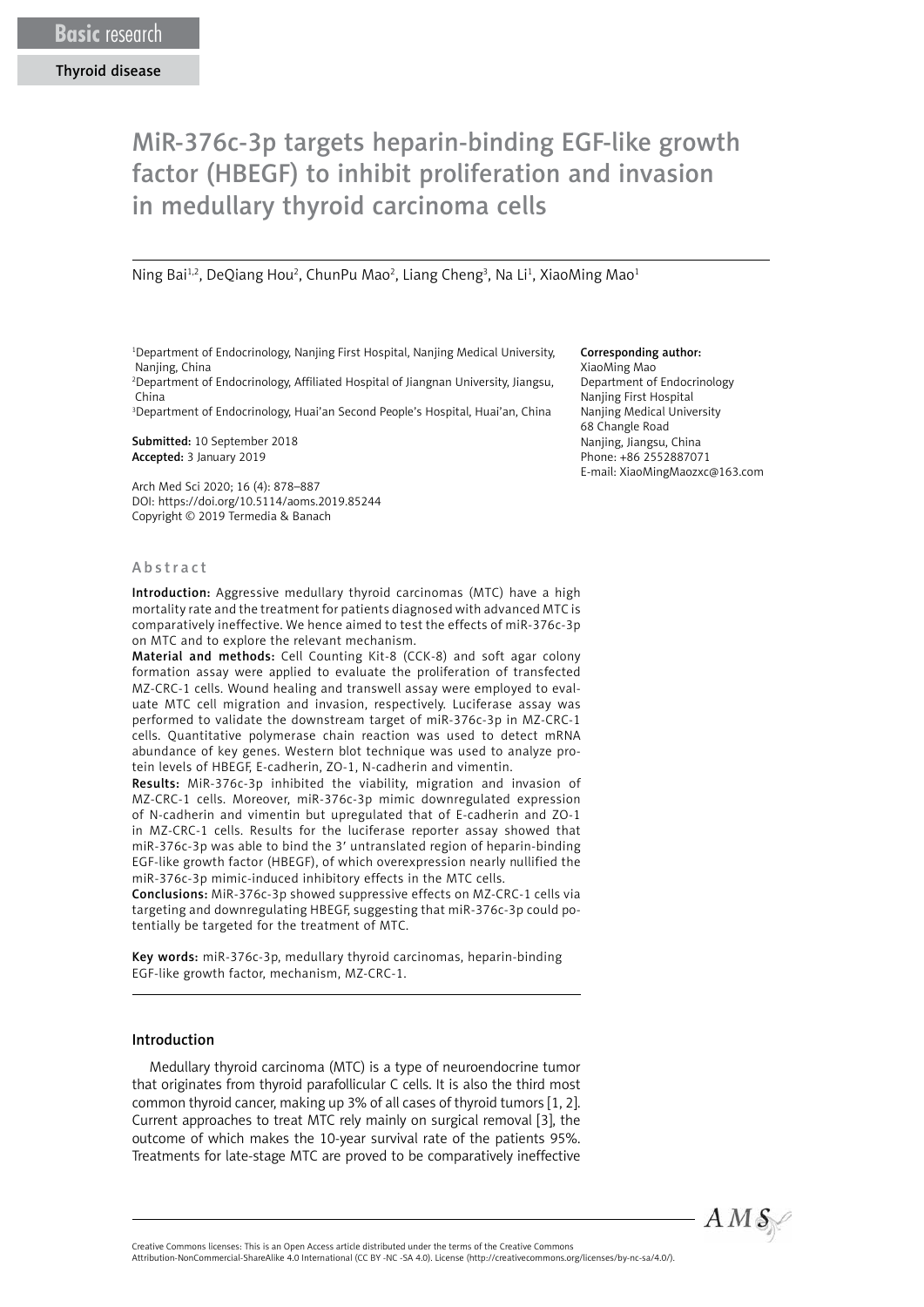[4, 5] with a remarkable drop in the 10-year survival rate to around 55%, especially for the MTC patients with distant metastases. It would hence be useful to explore the underlying mechanisms for MTC progression and metastasis in order to develop new therapeutic methods.

MiRNAs are a family of small non-coding RNAs consisting of approximately 22 nucleotides. They bind the 3′ untranslated region (3′UTR) of target mRNAs at the seeding regions, subsequently leading to the degradation or silencing of the target mRNAs [6, 7]. It is generally believed that abnormal expression of miRNAs is involved in the initiation, development and metastasis of various tumors: Li *et al.* reported that miR-34a repressed the metastasis of hepatocellular carcinoma *in vitro* [8]; Ye *et al.* demonstrated that miR-139 restricted the development of papillary thyroid carcinoma *in vitro* [9]; Cheng *et al.* showed that miR-150 suppressed the growth, migration and invasion of papillary thyroid carcinoma cells [10].

Recent studies reported that miR-376c-3p exhibited protective behaviors against various tumors. For example, Zhang *et al.* reported that miR-376c-3p reduced colorectal cancer cell viability and induced apoptosis [11]; Chang *et al.* reported that down-regulation of miR-376c-3p stimulated lymph node metastasis in head and neck squamous cell carcinoma (HNSCC) [12]; Wang *et al.* demonstrated that miR-376c-3p downregulation promoted the cancer phenotype of oral squamous cancer cells *in vitro* [13]. However, the effects of miR-376c-3p on the growth and metastasis of MTC have not been fully understood.

In the present study, the comprehensive effects of miR-376c-3p regarding the proliferation, migration and invasion of the human MTC cell line MZ-CRC-1 was examined using the Cell Counting Kit-8 (CCK-8), soft agar colony formation, wound healing and transwell assay. Dual luciferase reporter assay validated that miR-376c-3p bound 3′UTR of heparin-binding EGF-like growth factor (HBEGF). It was also found that the expression of miR-376c-3p was inversely proportional to that of HBEGF in MTC cells. A possible molecular mechanism for miR-376c-3p protection against MTC was also proposed. In conclusion, miR-376c-3p showed suppressive effects on MZ-CRC-1 cells via targeting HBEGF and further inhibiting proliferation, migration and invasion of MTC.

# Material and methods

# Cell culture

The MZ-CRC-1 cell line, one of the mutant cell lines rearranged during transfection (RET), was acquired from the Cancer Research Institute of Beijing (China). Cells were maintained in high-glucose DMEM medium (Life Technologies, Shanghai, China) supplemented with 10% FBS (Gibco, Grand Island, NY) and penicillin-streptomycin (Invitrogen) at 37°C within a humidified atmosphere containing 5% CO<sub>2</sub>.

#### MiRNAs and transfection

MiR-376c-3p mimic, miR-376c-3p inhibitor and corresponding negative controls (NC mimic or NC inhibitor) were designed and synthesized by GenePharma (Shanghai, China). Cell transfection was performed with Lip2000 (Invitrogen Life Technologies, Shanghai, China).

## CCK-8 assay

CCK-8 assay was performed following procedures that have been previously described [14]. Transfected MZ-CRC-1 cells (2,000 cells per well) were seeded into 24-well plates and incubated for 0, 24, 48 or 72 h. CCK-8 (Dojindo, Shanghai, China) was added into each well and incubated for 3 h, after which the absorbance was read at a wavelength of 450 nm.

## Soft agar colony formation assay

MZ-CRC-1 cells (1000) were suspended in 0.35% agar gel containing 2% FBS and then transferred to 0.6% agar gel containing 2% FBS in 6-well plates. After 3 weeks, cells were fixed with formaldehyde and dyed with crystal violet. The colonies were then counted.

## Wound healing assay

Cells were incubated in 6-well plates for 24 h and then wounded with a 200-ul pipette tip. The wounded cells were incubated for another 24 h and the cell migration images were captured and the wound width was examined afterwards.

#### Transwell assay

Transfected cells were collected and suspended in serum-free medium and were then transferred into the upper chamber precoated with Matrigel. Medium containing 10% FBS was added into the lower chamber. After 48 h, cells remaining in the upper chamber were removed and those that had passed through the membrane were fixed with paraformaldehyde and dyed with 0.1% crystal violet. The stained cells were photographed and counted under an inverted microscope.

#### Dual luciferase reporter assay

HBEGF 3′UTR that possessed the putative miR-376c-3p binding sequences was synthesized and inserted into pGL4 (Promega, Madison, WI, USA) to construct the wild-type plasmid (HBEGF 3′UTR-WT). The mutant HBEGF 3′UTR possessing the mutant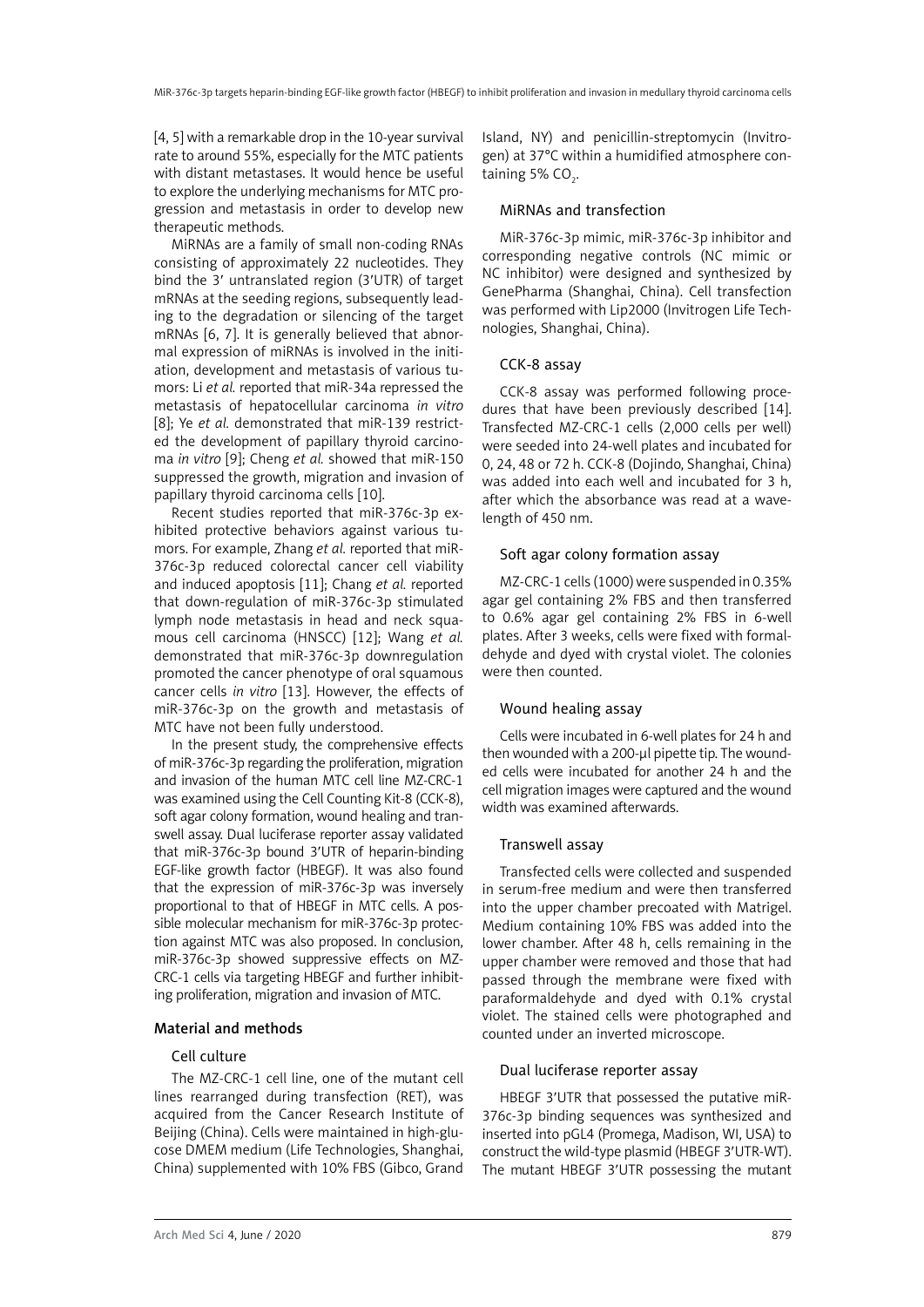putative binding sites of miR-376c-3p was amplified to generate the mutant report plasmid (HBEGF 3′UTR-Mut). MZ-CRC-1 cells were co-transfected with miR-376c-3p mimic or NC mimic and HBEGF 3′UTR-WT or HBEGF 3′UTR-Mut. Luciferase reporter assay was performed after 48 h of incubation using the dual luciferase assay system (Promega, USA).

# Quantitative PCR (qPCR)

Total RNA was extracted from the MTC cells and was then reverse transcribed using a cDNA reverse transcription kit (Takara, Beijing, China). Bestar real time PCR Master Mix (TaKaRa, Dalian, China) was used to examine the abundances of miR-376c-3p and HBEGF mRNA. QPCR reactions were carried out using an ABI7500 System (Applied Biosystems, USA). Relative mRNA levels of miR-376c-3p and HBEGF were calculated using the 2<sup>-ΔΔCt</sup> method. Primer sequences are listed below:

HBEGF-fwd: 5′-CTGTCTTCGGTCTGCCTCCTT-3′, HBEGF-rev: 5′-AGACCGAAGACAGC ACCAC-3′, miR-376c-3p-RT: 5′-GTCGTATCCAGTGCAGGGTCCGAG-GTATTCGCACTGGATACGACACGTGG-3′, miR-376c-3p-fwd: 5′-ACACTCCAGCTGGGAACATAGAG-

GAAATT-3′,

miR-376c-3p-rev: 5′-GTGCAGGGTCCGAGGT-3′.

# Western blot

Western blot was performed following procedures that have been previously described [15]. Primary polyclonal antibodies targeting E-cadherin, ZO-1, N-cadherin, vimentin and HBEGF were bought from Abcam. Cells were lysed and precipitated by centrifugation, followed by the extraction and separation of proteins. The extracted proteins were transferred onto PVDF membranes (Pharmacia Corporation, NJ, USA) and blocked. Membranes were then probed with primary polyclonal antibodies. Primary antibodies that bound the target proteins were analyzed using the corresponding secondary antibodies (1 : 500; Promega).

# Statistical analysis

Data collected from three independent experiments were processed using SPSS 12.0 software and reported as mean ± SEM. Values of *p* < 0.05 were considered to be statistically significant.

# Results

# MiR-376c-3p overexpression inhibited MTC cell proliferation

MZ-CRC-1 cells were transfected with miR-376c-3p mimic or miR-376c-3p inhibitor. MTC cells transfected with the miR-376c-3p mimic showed a higher expression level of miR-376c-3p mRNA than those transfected with the NC mimic  $(p < 0.001)$  (Figure 1 A).

In contrast, cells transfected with the miR-376c-3p inhibitor showed a lower expression level of miR-376c-3p mRNA, compared to those transfected with the NC inhibitor  $(p < 0.01)$  (Figure 1 A).

CCK-8 assay results (Figure 1 B) showed decreased OD values of the miR-376c-3p mimic group compared with the NC mimic group at the time points of 24 (*p* < 0.05), 48 (*p* < 0.001) and 72 h ( $p \lt 0.001$ ), whereas increased OD values were observed in the miR-376c-3p inhibitor group compared with the NC inhibitor group at the 48<sup>th</sup> ( $p$  < 0.05) and 72<sup>nd</sup> h ( $p$  < 0.01). In addition, miR-376c-3p mimic reduced colony formation of MTC cells to 20% compared with the NC mimic (*p* < 0.01) (Figure 1 C), while the miR-376c-3p inhibitor significantly induced the colony formation of MTC cells compared with the NC inhibitor (*p* < 0.05) (Figure 1 C).

# MiR-376c-3p overexpression inhibited migration and invasion of MTC cells

Results of the wound healing assay showed that the migratory ability of MZ-CRC-1 cells of the miR-376c-3p mimic group was dramatically limited compared to that of cells of the NC mimic group (*p* < 0.01) (Figure 2 A). In contrast, miR-376c-3p inhibitor enhanced the migratory ability of MTC cells (*p* < 0.05) (Figure 2 A). The transwell assay showed that the miR-376c-3p mimic significantly inhibited MTC cell invasion, whereas miR-376c-3p inhibitor promoted it  $(p < 0.05)$  (Figure 2 B). Additionally, MZ-CRC-1 cells exhibited a change in epithelial morphology when miR-376c-3p was upregulated, whereas downregulation of miR-376c-3p promoted the cell invasion phenotype (Figure 2 C).

Next, expression level of epithelial-mesenchymal transition (EMT) markers (including E-cadherin, ZO-1, N-cadherin and vimentin) was examined. MiR-376c-3p overexpression inhibited expression of N-cadherin ( $p < 0.05$ ) and vimentin ( $p < 0.01$ ) but induced expression of E-cadherin (*p* < 0.01) and ZO-1 (*p* < 0.01) in MZ-CRC-1 cells (Figure 2 D). In contrast, reduced expression of miR-376c-3p dramatically upregulated expression of N-cadherin ( $p \lt 0.05$ ) and vimentin ( $p \lt 0.01$ ) but inhibited expression of E-cadherin (*p* < 0.01) and ZO-1 (*p* < 0.01) in MTC cells in comparison with the NC inhibitor group (Figure 2 D).

# HBEGF was a direct target of miR-376c-3p

HBEGF was found to be a potential target of miR-376c-3p (Figure 3 A) using the TargetScan prediction tool (www.targetscan.org). MiR-376c-3p mimic dramatically inhibited the luciferase activity of the wild-type HBEGF 3′UTR by 59.46% in comparison with that of the NC mimic (*p* < 0.01), while miR-376c-3p overexpression ex-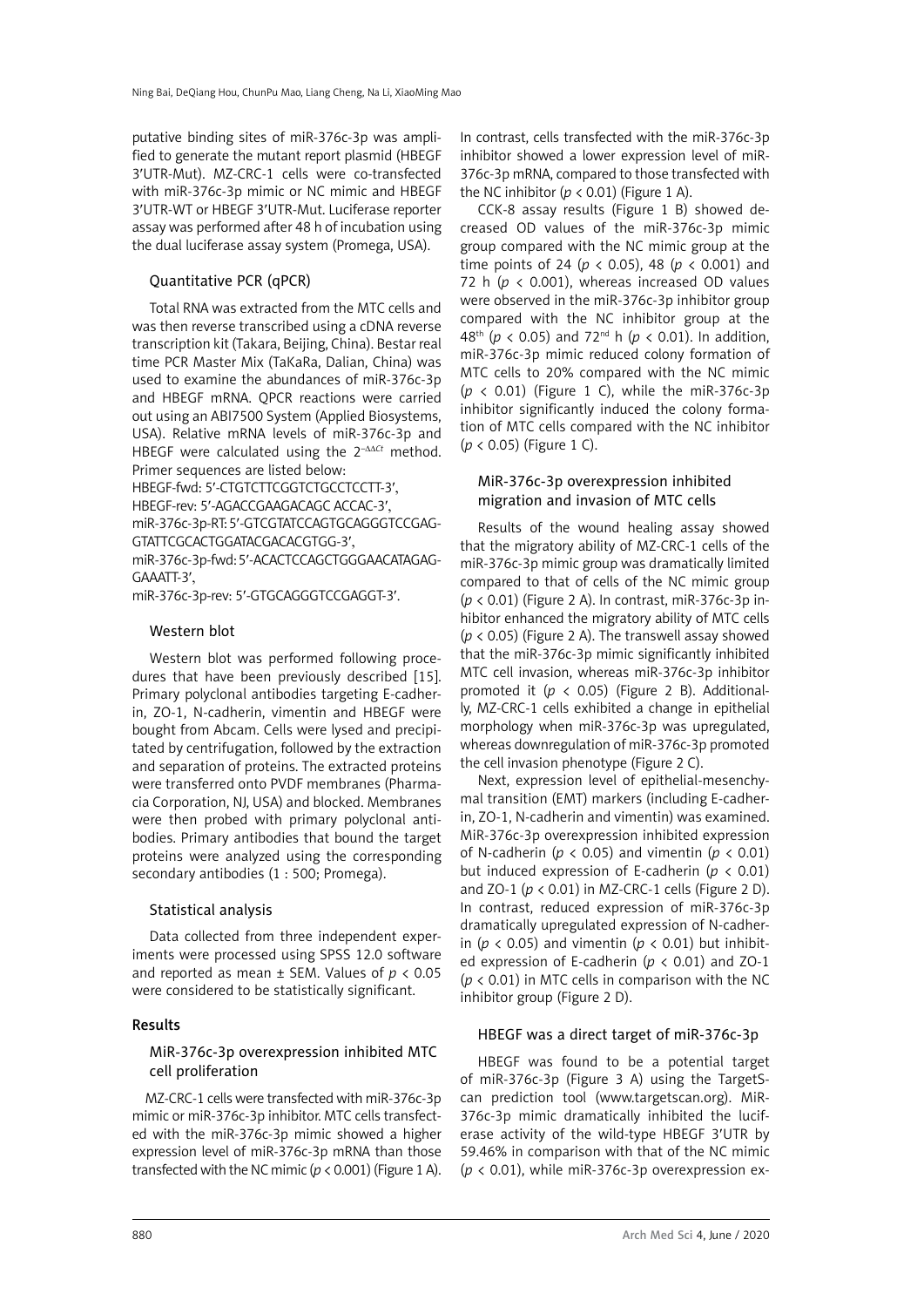

Figure 1. Effect of miR-376c-3p overexpression on MTC cell proliferation. MZ-CRC-1 cells transfected with miR-376c-3p mimic or miR-376c-3p inhibitor.  $A$  – Expression level of MiR-376c-3p was analyzed with qPCR. **B, C** – The proliferation of MTC cells was examined using CCK-8 (B) and soft agar colony formation assay (C)

hibited little luciferase activity of mutant HBEGF 3′UTR, suggesting the interruption of the interaction between miR-376c-3p and HBEGF (Figure 3 B). Further analysis found that miR-376c-3p mimic reduced the expression level of mRNA (*p* < 0.05) (Figure 3 C), and protein ( $p < 0.01$ ) (Figure 3 D), of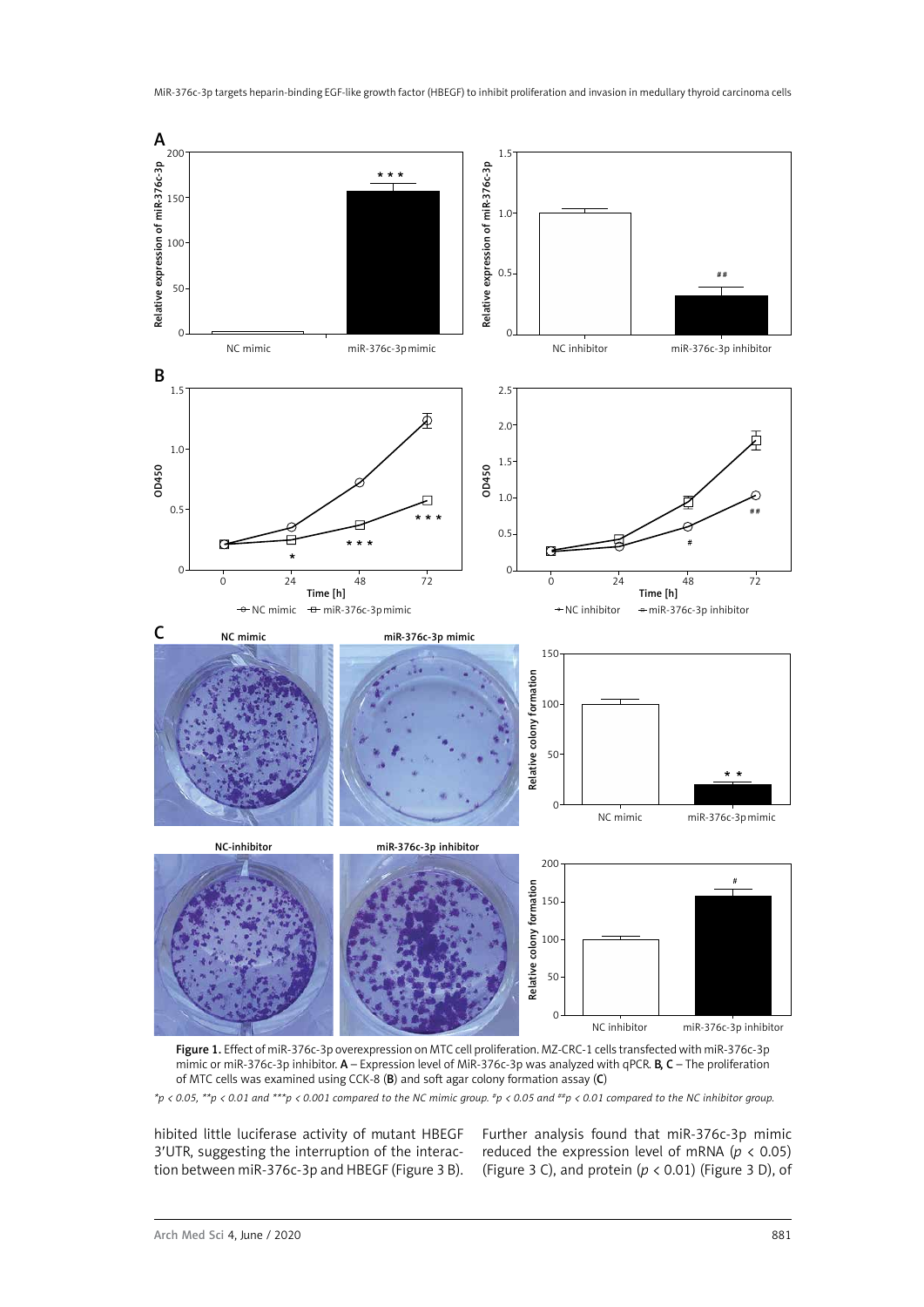

Figure 2. Effect of miR-376c-3p overexpression on MTC cell migration and invasion. A - Representative images and quantification of the wound healing assay of MTC cells transfected with miR-376c-3p mimic or miR-376c-3p inhibitor.  $B$  – Representative images and quantification of invaded cells using the transwell assay.  $C$  – Representative micrographs of aforementioned cell.  $D$  – Expression levels of E-cadherin, ZO-1, N-cadherin and vimentin were examined using the western blot. GAPDH was used as the internal control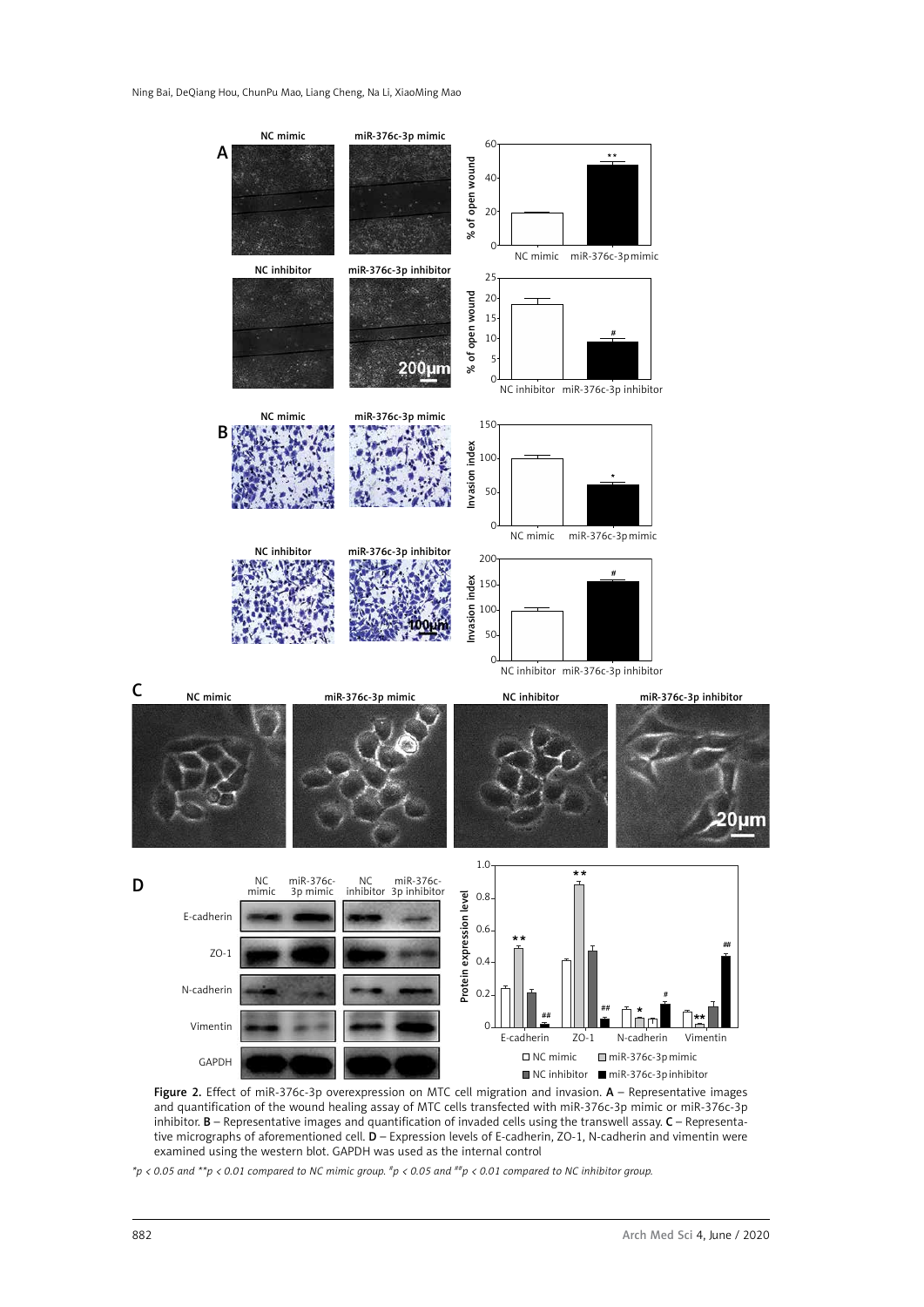

Figure 3. Verification of miR-376c-3p target gene. A – Schematic diagram of miR-376c-3p binding sites of HBEGF 3′UTR. B – The luciferase activity of the plasmid containing wild-type or mutant HBEGF 3′UTR was analyzed in MZ-CRC-1 cells transfected with NC mimic or miR-376c-3p mimic. C, D – HBEGF mRNA and protein abundance in MTC cells transfected with the miR-376c-3p mimic or miR-376c-3p inhibitor was analyzed using qPCR (C) and western blot (D), respectively

*\*p < 0.05 and \*\*p < 0.01 compared to the NC mimic group. #p < 0.05 compared to the NC inhibitor group.*

HBEGF in MZ-CRC-1 cells, compared to the NC mimic. In contrast, MTC cells transfected with the miR-376c-3p inhibitor showed higher mRNA (*p* < 0.05) (Figure 3 C) and protein (*p* < 0.05) (Figure 3 D) level of HBEGF than those transfected with NC inhibitor. The results suggested that expression of miR-376c-3p was inversely correlated with that of HBEGF in MZ-CRC-1 cells.

## HBEGF overexpression blocked the antitumor roles of miR-376c-3p in MTC cells

MZ-CRC-1 cells were transfected with NC mimic, miR-376c-3p mimic or miR-376c-3p mimic along with the HBEGF overexpression plasmid. MiR-376c-3p mimic inhibited HBEGF expression (*p* < 0.05) (Figure 4 A), while co-transfection with HBEGF-overexpression plasmid completely annihilated the inhibition by upregulating miR-376c-3p ( $p$  < 0.05) (Figure 4 A). The results of CCK-8 assay showed that HBEGF overexpression nullified the inhibitory effect on MTC cell proliferation caused by miR-376c-3p mimic in a time-dependent manner ( $p < 0.05$ ,  $p < 0.01$  and *p* < 0.01 for 24 h, 48 h and 72 h after transfection, respectively) (Figure 4 B). Figure 4 C confirmed that miR-376c-3p overexpression inhibited the colony formation of MTC cells (*p* < 0.01), while HBEGF overex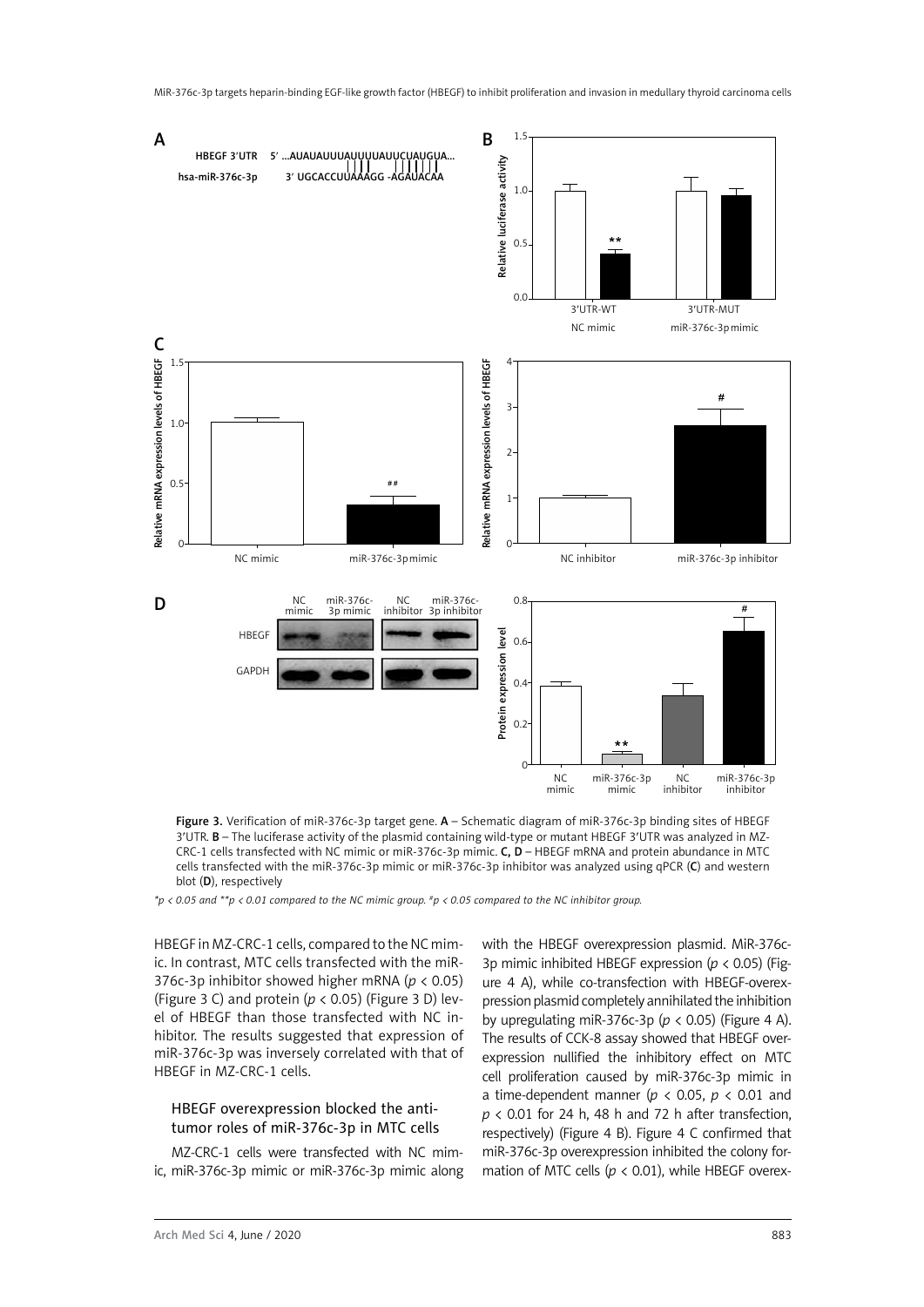Ning Bai, DeQiang Hou, ChunPu Mao, Liang Cheng, Na Li, XiaoMing Mao



Figure 4. Effects of HBEGF overexpression on proliferation, migration and invasion of MTC cells. MTC cells were transfected with miR-376c-3p mimic or miR-376c-3p mimic plus HBEGF overexpression plasmid. A – HBEGF protein level in indicated cells was analyzed by western blotting.  $B, C$  – Proliferation of MZ-CRC-1 cells was determined via CCK-8 (B) and soft agar colony formation analysis (C).  $\bar{D}$ , E – Migration and invasion of MTC cells were determined using wound healing (D) and transwell (E) assay, respectively

*\*p < 0.05 and \*\*p < 0.01 compared to the NC mimic group. #p < 0.05 and ##p < 0.01 compared to the miR-376c-3p mimic group.*

pression annihilated the inhibitory effects on MTC cell proliferation (*p* < 0.01).

On the other hand, the wound healing assay demonstrated that miR-376c-3p mimic reduced the migratory ability of MTC cells to  $\sim$  20%, compared with the NC mimic  $(p < 0.01)$  (Figure 4 D); HBEGF overexpression cancelled out such an effect ( $p$  < 0.05) (Figure 4 D). The transwell assay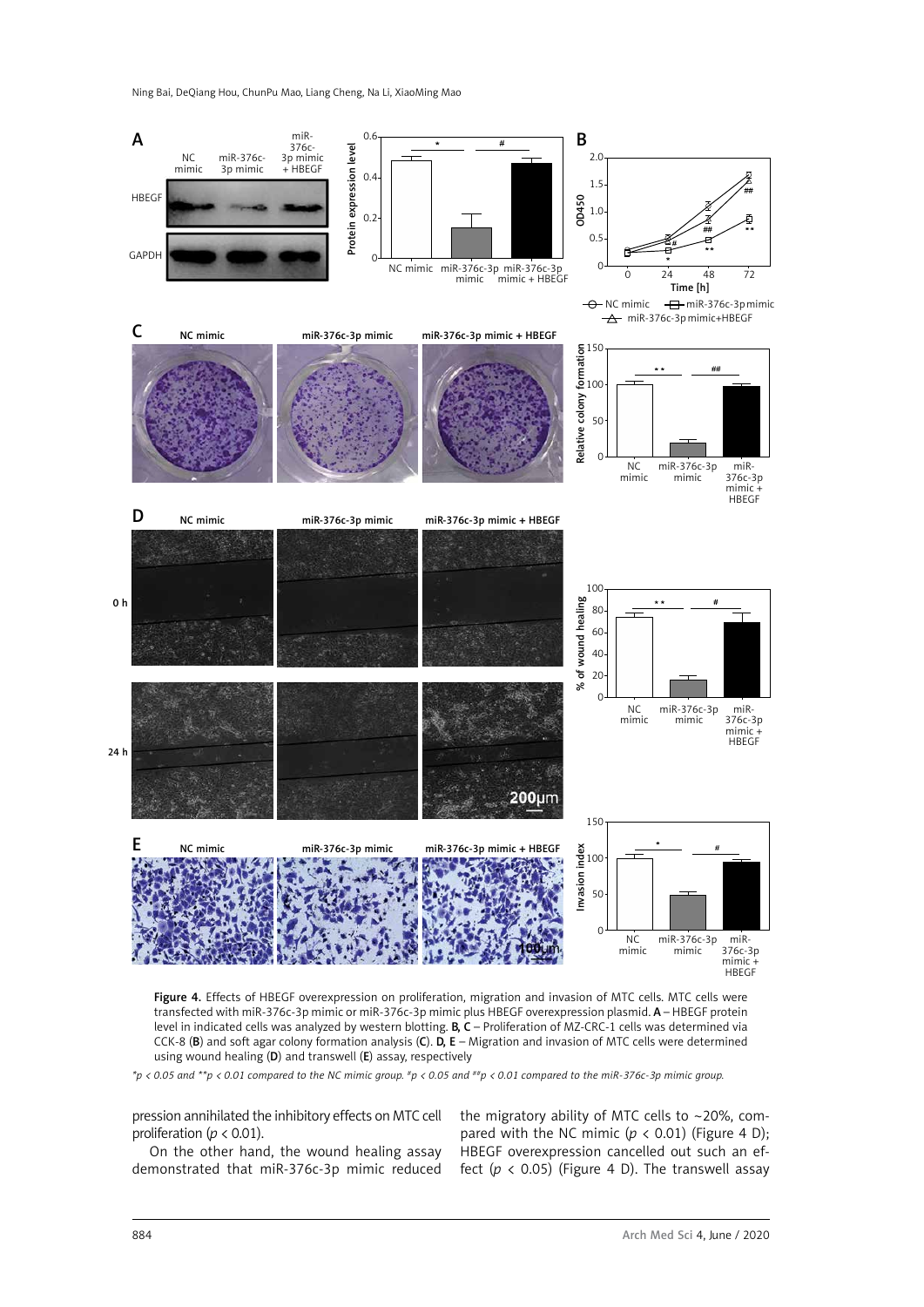

Figure 5. Effect of miR-376c-3p on the EMT of MTC cells was modulated by HBEGF. A - Representative images of indicated cells. B – Western blot analysis of protein levels of E-cadherin, ZO-1, N-cadherin and vimentin. GAPDH was used as the internal control

*\*p < 0.05 and \*\*p < 0.01 compared to the NC mimic group. #p < 0.05 and ##p < 0.01 compared to the miR-376c-3p mimic group.*

confirmed that HBEGF overexpression removed the miR-376c-3p-induced inhibition of the invasion of MTC cells (*p* < 0.05) (Figure 4 E).

### MiR-376c-3p regulated EMT by targeting HBEGF

The relationship between EMT and tumor dissemination has been well studied [16, 17]. MZ-CRC-1 cells of the miR-376c-3p mimic group showed weaker invasion ability. Cells transfected with the miR-376c-3p mimic plus HBEGF overexpression plasmid displayed an elongated and spindle-like shape (Figure 5 A). Western blot results demonstrated that miR-376c-3p mimic downregulated N-cadherin ( $p < 0.01$ ) and vimentin ( $p < 0.01$ ) but upregulated E-cadherin ( $p < 0.001$ ) and ZO-1 ( $p <$ 0.01) in MTC cells (Figure 5 B). However, the effects were then annihilated upon HBEGF overexpression (*p* < 0.01) (Figure 5 B).

#### Discussion

Lymph node metastasis occurred in 70% patients diagnosed with MTC and distant metastasis in 10% [18–20]. Although some clinical therapies, such as surgery and radiation therapy, have been used for treating MTC, regional recurrence or distant metastasis remain the main challenge of currently available MTC therapies. It is generally believed that 75% of MTCs occur as sporadic and 25% as hereditary type, which is also known as multiple endocrine neoplasia 2 (MEN2) [13]. Most MEN2 syndrome cases and about half of sporadic MTCs are caused by RET mutations [2, 9]. The MZ-CRC-1 cells with mutation of *RETM918T* were hence used for our study.

Multiple miRNAs were dysregulated in MTC and were closely correlated with progression, metastasis and invasion of MTC. Galuppini *et al.* found that expression of miR-375 was proportional to the size of the neoplasm [18]. Spitschak *et al.* recently demonstrated that miR182 was crucial to the manifestation of aggressiveness of MTC [2]. Hudson *et al.* showed that the upregulation of miR-375 and miR-10a was associated with the development of MTC [21].

MiR-376c-3p is often down-regulated in various tumors, such as colorectal cancer [11], HNSCC [12] and oral squamous cancer [13], exhibiting can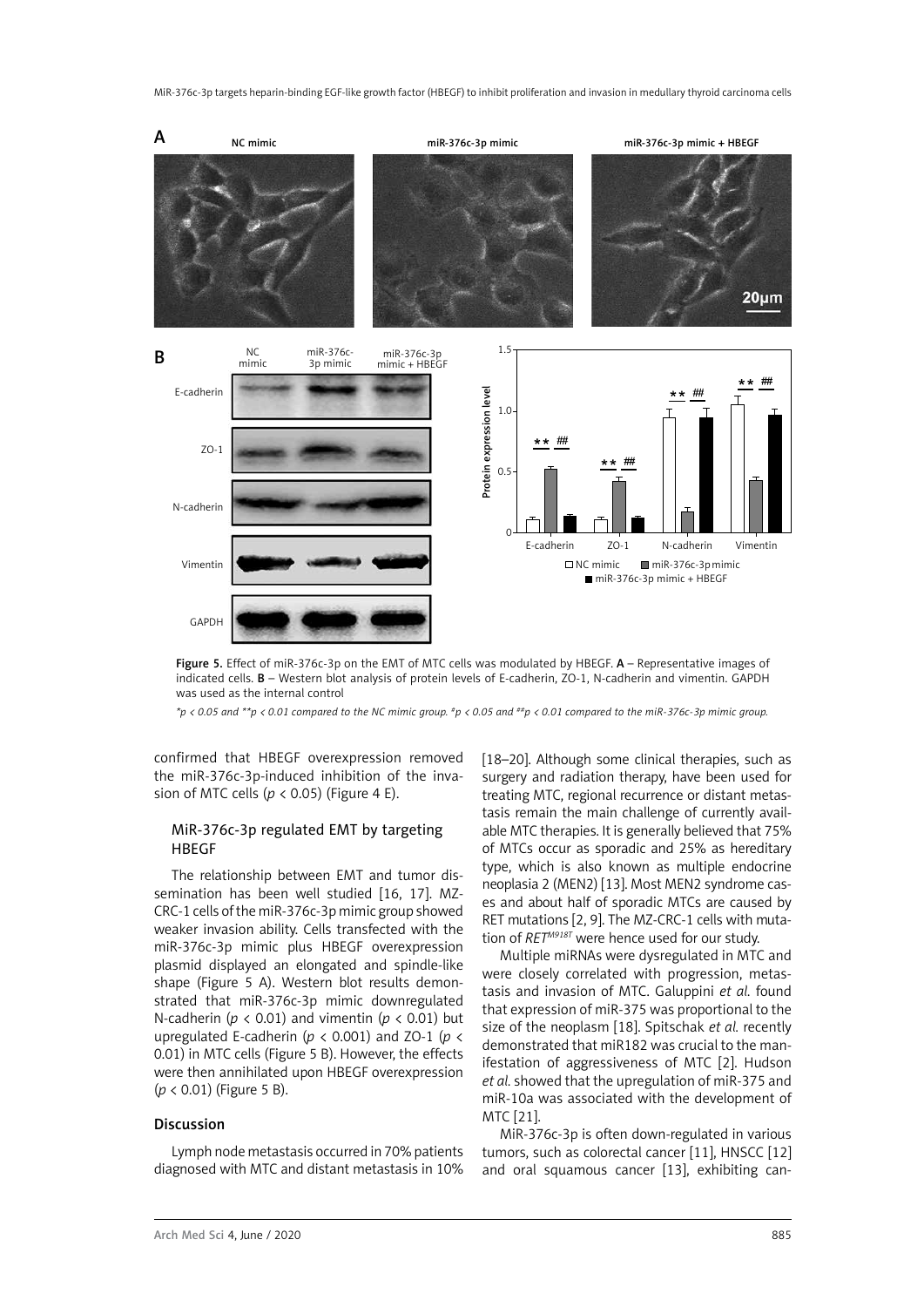cer-protective effects. In this study it was found that miR-376c-3p overexpression exhibited tumor inhibitory effects, as shown by significant suppression of the proliferation, migration and invasion of MZ-CRC-1 cells. In contrast, downregulating miR-376c-3p through miRNA inhibitor regained tumor promoting activities, with remarkable promotion of the proliferation and aggressiveness of MTC cells.

It is generally accepted that miRNA may function as a tumor suppressor in various tumors via regulating the expression of its target genes [22]. Recently, two direct targets of miR-376c-3p, HOXB7 in oral squamous cancer [13] and LINC00152 in colorectal cancer [11], have been identified. In this study, bioinformatics analysis showed that there were potential miR-376c-3p binding sites within the HBEGF 3′UTR. Luciferase activity assay results demonstrated that miR-376c-3p mimic suppressed the luciferase activity of wild-type HBEGF 3′UTR, suggesting that HBEGF was a direct downstream target of miR-376c-3p in MTC cells. Furthermore, HBEGF expression was significantly downregulated in MTC cells in the miR-376c-3p mimic group, indicating that miR-376c-3p could negatively regulate the expression of HBEGF in MTC cells.

HBEGF has been proved to be critical in tumorigenesis, progression and metastasis of different solid tumors [23–25]. Previous studies showed that HBEGF was up-regulated in thyroid cancer [26] and promoted the invasion and metastasis of thyroid cancer cells [26, 27]. It was hence speculated that miR-376c-3p might inhibit MTC by downregulating HBEGF. To our delight, the *in vitro* results showed that HBEGF overexpression annihilated the antitumor effects of miR-376c-3p mimic transfection on the MTC cells, as shown by the significant increase in the growth, migration and invasion of the MTC cells.

The EMT is known to be involved in tumor invasion and metastasis [28, 29]. It is also a key pathologic pathway for the development of MTC [30]. Previous studies showed that decrease in expression of epithelial markers (E-cadherin, ZO-1) and increase in expression of mesenchymal markers (N-cadherin, vimentin) induced mesenchymal phenotype and subsequently stimulated migration and metastasis of tumor cells [31–33]. It has also been reported that HBEGF upregulation promoted the EMT ability of various cancers, such as lung cancer [34], ovarian cancer [35] and pancreatic carcinoma [36]. In order to gain a deeper insight into the molecular mechanisms underlying the anti-metastasis role of miR-376c-3p, expression of EMT markers in MTC cells was hence examined. The results showed that miR-376c-3p mimic inhibited EMT phenotype by inhibiting the expression of N-cadherin and vimentin and by upregulating that of E-cadherin and ZO-1. HBEGF overexpression significantly increased expression N-cadherin and vimentin but downregulated E-cadherin and ZO-1, thus stimulating the EMT in MTC cells – the consequence of which was consistent with that caused by the miR-376c-3p inhibitor. The results suggested that miR-376c-3p negatively regulated HBEGF expression, modulated the expression of EMT markers and exhibited anti-metastasis effects on MTC cells.

In conclusion, our study demonstrated that the downregulation of miR-376c-3p and upregulation of HBEGF in MZ-CRC-1 cells were closely related to the development and metastasis of MTC. MiR-376c-3p functioned as a tumor suppressor in MTC cells by directly binding and negatively modulating HBEGF. These findings suggested that miR-376c-3p and HBEGF could be used as potential therapeutic targets for the treatment of MTC.

Our current study suggested that miR-376c-3p directly bound to HBEGF 3′UTR and downregulated HBEGF, which subsequently suppressed the growth, migration and invasion of MZ-CRC-1 cells.

#### Acknowledgments

This work was supported by a project of Nanjing First Hospital, Nanjing Medical University.

#### Conflict of interest

The authors declare no conflict of interest.

#### References

- 1. Wells SA Jr., Asa SL, Dralle H, et al. Revised American Thyroid Association guidelines for the management of medullary thyroid carcinoma. Thyroid 2015; 25: 567-610.
- 2. Spitschak A, Meier C, Kowtharapu B, Engelmann D, Putzer BM. MiR-182 promotes cancer invasion by linking RET oncogene activated NF-kappaB to loss of the HES1/ Notch1 regulatory circuit. Mol Cancer 2017; 16: 24.
- 3. de Groot JW, Plaza Menacho I, Schepers H, et al. Cellular effects of imatinib on medullary thyroid cancer cells harboring multiple endocrine neoplasia type 2A and 2B associated RET mutations. Surgery 2006; 139: 806-14.
- 4. Ferreira CV, Siqueira DR, Ceolin L, Maia AL. Advanced medullary thyroid cancer: pathophysiology and management. Cancer Manag Res 2013; 5: 57-66.
- 5. Chau NG, Haddad RI. Vandetanib for the treatment of medullary thyroid cancer. Clin Cancer Res 2013; 19: 524-9.
- 6. Bartel DP. MicroRNAs: genomics, biogenesis, mechanism, and function. Cell 2004; 116: 281-97.
- 7. Farh KK, Grimson A, Jan C, et al. The widespread impact of mammalian microRNAs on mRNA repression and evolution. Science 2005; 310: 1817-21.
- 8. Li N, Fu H, Tie Y, et al. miR-34a inhibits migration and invasion by down-regulation of c-Met expression in human hepatocellular carcinoma cells. Cancer Lett 2009; 275: 44-53.
- 9. Ye Y, Zhuang J, Wang G, He S, Ni J, Xia W. MicroRNA-139 targets fibronectin 1 to inhibit papillary thyroid carcinoma progression. Oncol Lett 2017; 14: 7799-806.
- 10. Cheng L, Zhou R, Chen M, Feng L, Li H. MicroRNA-150 targets Rho-associated protein kinase 1 to inhibit cell